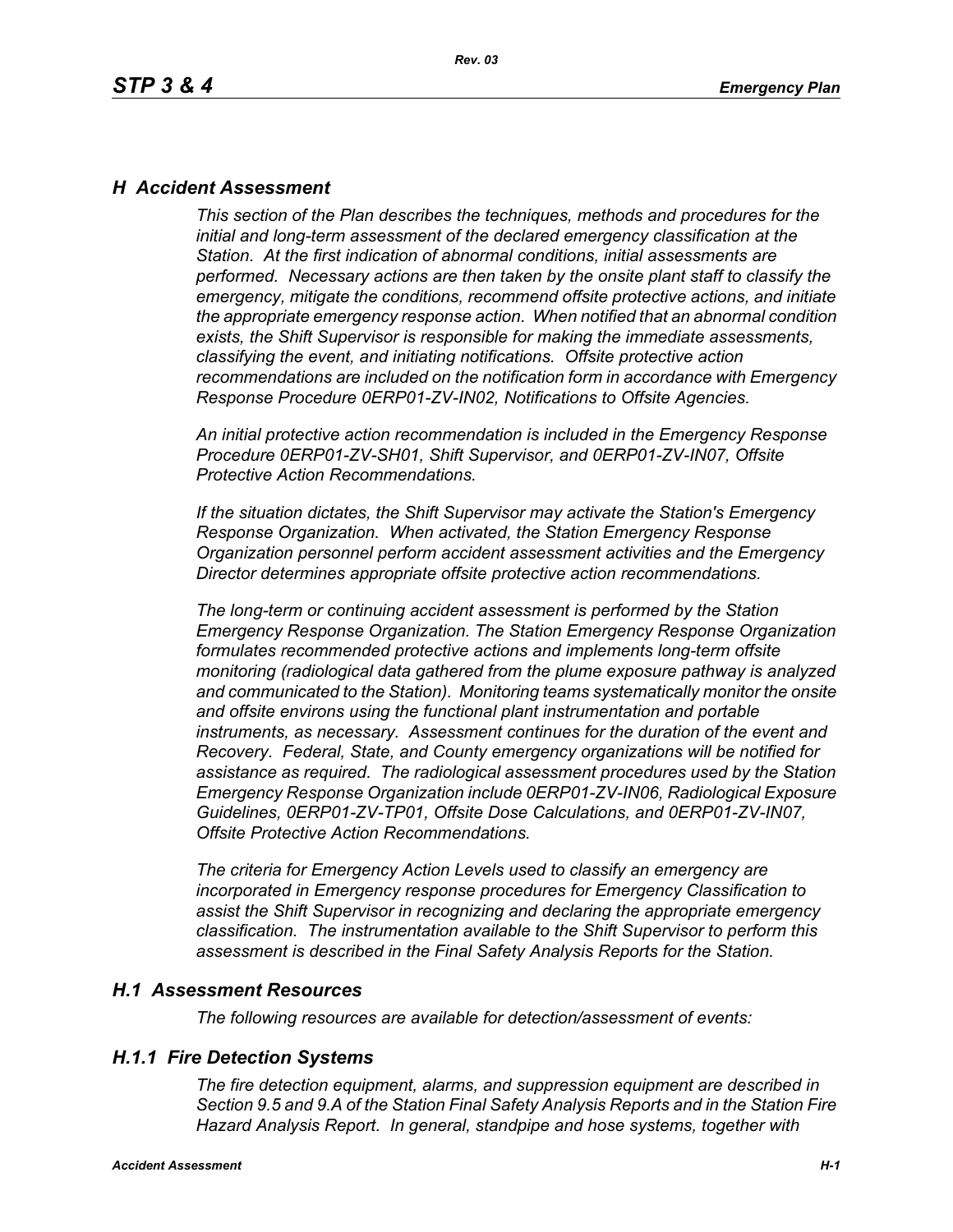*portable extinguishers, are provided in all buildings throughout the Station, except the demineralizer building for Units 1 and 2. Additionally, the following systems are provided in selected areas to enhance the total fire protection and detection program:*

- *Automatic wet pipe sprinkler system*
- *Manual pre-action dry pipe system*
- *Manual pre-action sprinklers*
- *Water spray deluge system*
- *Foam-water sprinklers*
- *Hydrants*
- *Halon system*
- *Carbon Dioxide system*

#### *H.1.2 Seismic Monitoring*

*The seismic monitoring system is described in Section 3.7 of the Station Final Safety Analysis Reports. The seismic instrumentation is a triaxial time history accelererometer unit with programmable alarm, trigger, memory, recording and data retrieval capabilities and computer interface. The appropriate trigger condition will be selected to start data capture for later analysis. Settings for the instrument's pre-event memory and length of time that data is recorded will be selected so that the significant ground motion associated with the earthquake is recorded. The recorded information can be analyzed and displayed using software supplied with the machine. This software will display the measured response spectrum to be compared with the Operating Basis Earthquake (OBE) and Safe Shutdown Earthquake (SSE) response spectrum. The seismic instrumentation locations are identified in the Station's Final Safety Analysis Reports.*

#### *H.1.3 Plant Process Instrumentation*

*The plant process instrumentation consists of various pressure, temperature, and level indicators of the Reactor Protection System and the Engineered Safety Feature System.*

*Instruments which provide information to the Plant Operations Staff for monitoring conditions in the reactor, reactor coolant system, and containment, and specific instrumentation designations and ranges are listed in the Unit Technical Specifications. These instruments provide information necessary for the rapid assessment of emergency conditions within the Station.*

*Additionally, the instrumentation provides data in the Control Room, Technical Support Center and the Emergency Operations Facility via the Emergency Response Facilities Data Acquisition and Display System or Plant Information and Control System.*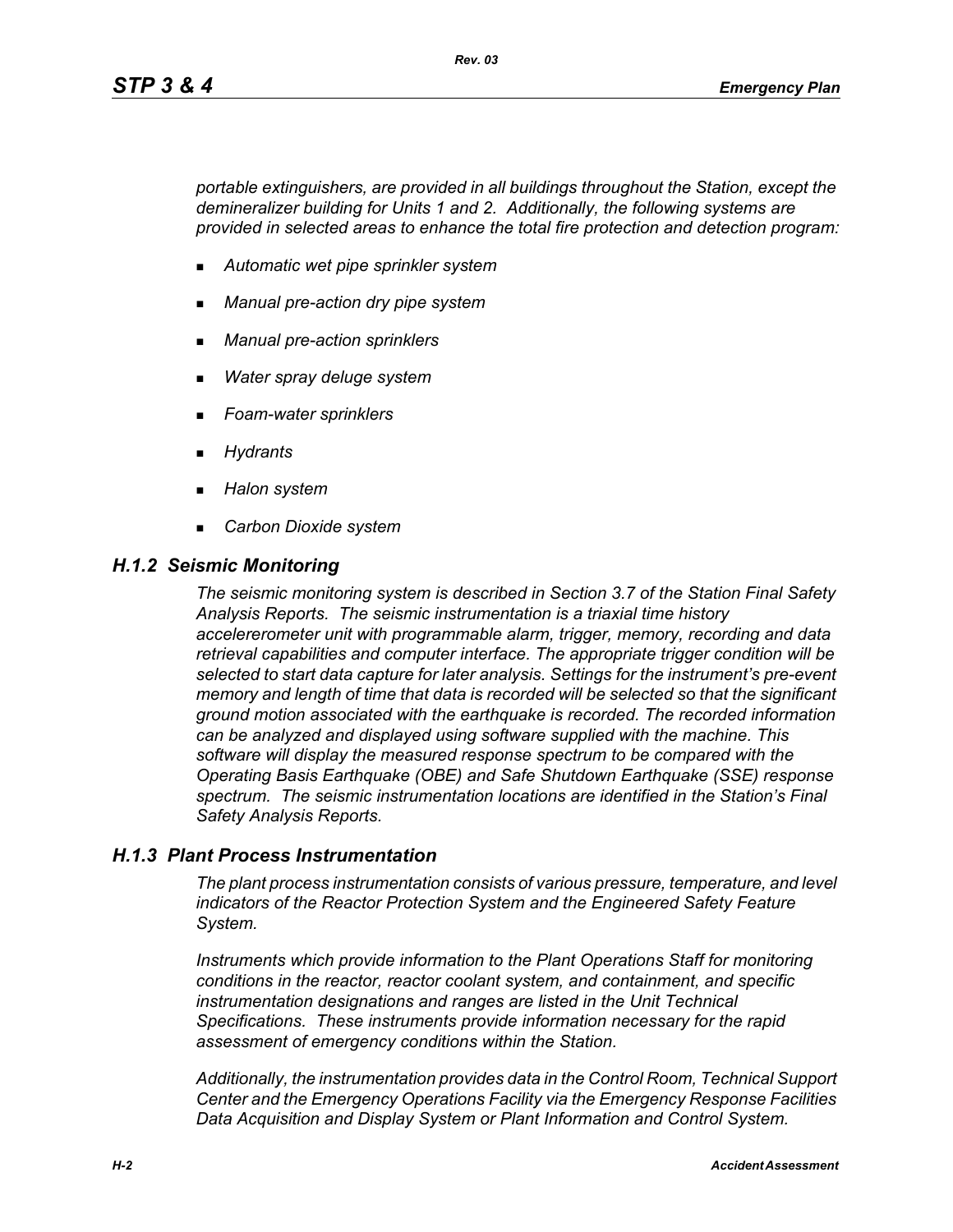## *H.1.4 Liquid Radiation Monitor*

*A liquid radiation monitor is provided for gross failed fuel detection. The monitor obtains a continuous sample from the reactor coolant system and activates an alarm on the Radiation Monitoring System if a predetermined activity level is reached. The monitor is described in Section 11.0 of the Station Final Safety Analysis Reports.*

### *H.1.5 Radiation Monitoring System*

*The Station has a system for monitoring radioactivity throughout the Station. This system is called the Radiation Monitoring System and consists of area and process/effluent radiological monitoring instrumentation. More information on the Radiation Monitoring System can be found in Section J of this Plan and is described in detail in Section 12.3 of the Station Final Safety Analysis Reports.*

#### *H.1.6 Meteorological System*

*The Station has two permanent meteorological towers near site for the analysis of current Station area meteorological data. The primary tower is a 60-meter (196.9 feet) tower, instrumentation, and computerized data output. The primary tower instrumentation includes sensors to measure wind direction, wind speed, air temperature, dew point, solar radiation, precipitation, and calculated differential temperatures between elevations. Data from the primary tower is relayed to the Station. This data is displayed by the Integrated Computer System (ICS/ERFDADS/PICS) and the Control Room meteorological instruments Table H-1 provides details on instrumentation and elevations of primary meteorological instrumentation.*

*The backup system consists of a 10-meter (32.8 feet) tower with similar but fewer instruments to measure air temperature, wind speed, and wind direction.*

*Data from either tower can be fed by independent digital processors to the Control Rooms, Technical Support Centers, Emergency Operations Facility, the Nuclear Regulatory Commission and State and County offices through direct dial modem communications.* 

*Weather forecasts are available from the National Weather Service by telephone. The Station has the option of using contracted commercial weather service or the National Weather Service.*

#### *H.1.7 Plant Liquid Systems*

*Analyses of plant liquid systems may be performed to help ascertain the nature of problems detected by other instrumentation (prior to an emergency). The samples will be collected and analyzed in accordance with Station Chemistry and Radiochemistry procedures.*

#### *H.1.8 Gaseous Effluent Radiation Monitoring System*

*The Gaseous Effluent Radiation Monitoring System is based on the Radiation Monitoring System multiple channel analysis. Each channel consists of a sampling*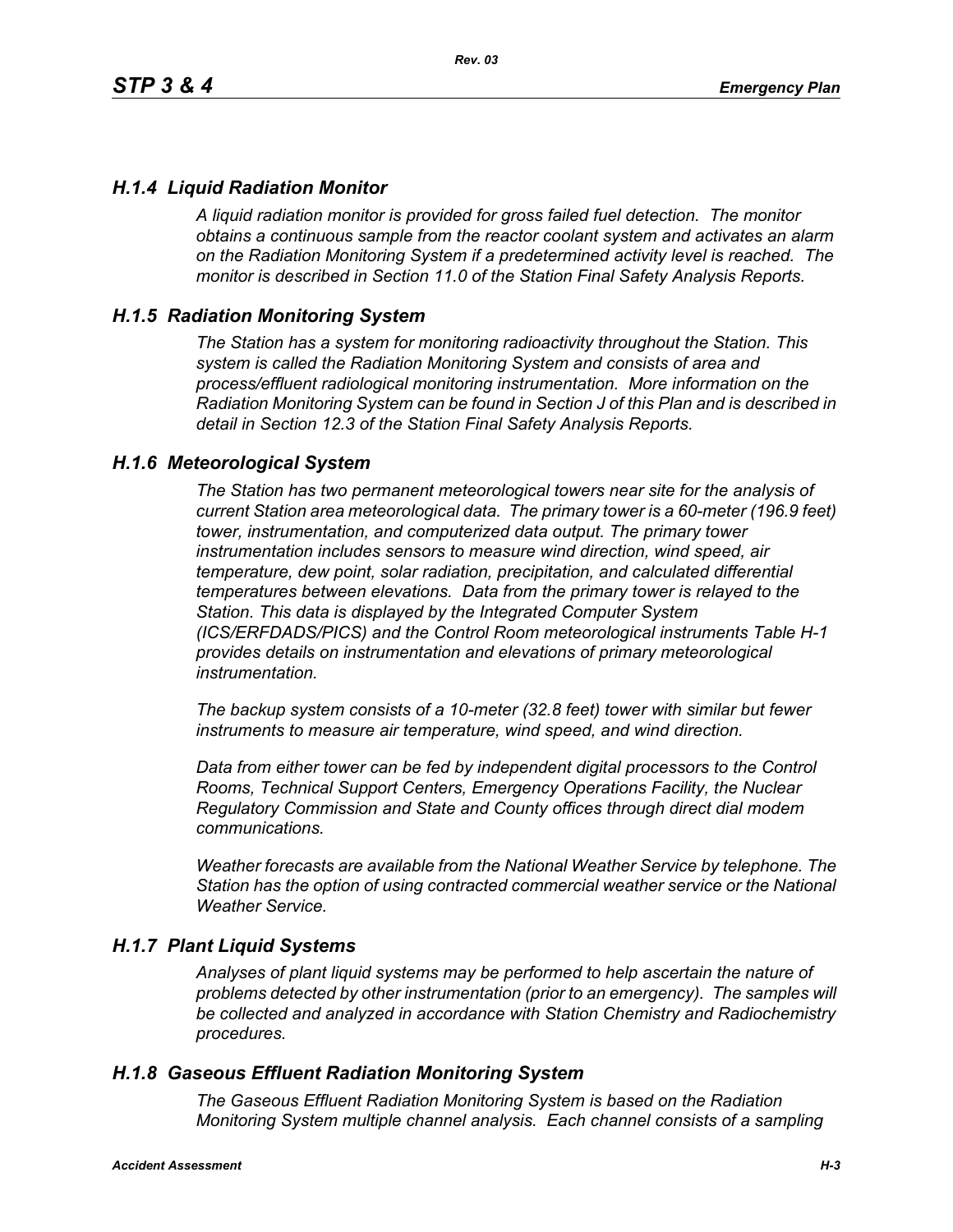*mechanism, one, two, or three chambers for particulate, iodine, and/or noble gas collection and detection, associated with auxiliary equipment and a local microprocessor. The system is capable of monitoring particulate activity and iodine and noble gas concentrations, in accident and normal ranges. Location of detectors for the process/effluent Radiation Monitoring System is provided in table form in Section 11.5 of the Station Final Safety Analysis Reports.* 

#### *H.2 Objectives of Onsite and Offsite Monitoring*

*The primary objective of the Onsite and Offsite Emergency Response Teams is to rapidly survey areas in order to determine the extent and distribution of radioactive material following an incident. The initial onsite and offsite surveys are important in the decision process since the extent and type(s) of protective actions will be based upon data reported by the survey teams.*

*Data provided to the Radiological Director from the field monitoring teams shall be compared to information supplied to the dose projection and assessment area by any Department of State Health Services teams that may be dispatched into the area. Data collected before Texas Department of Health teams are in the field shall be provided to the Department of State Health Services by the Radiological Director as soon as possible.*

*The task of each Offsite Field Team is to collect air samples and survey data so as to transmit information and results to the appropriate response center (i.e., the Control Room, Technical Support Center, and Emergency Operations Facility). 0ERP01-ZV-TP02, Offsite Field Teams provide process and procedural requirements for Offsite Field Teams. Information obtained by the Offsite Field Team is transmitted to the Offsite Field Team Supervisor as appropriate to the phase of the response, via radio contact. After the initial urgency of the post-accident situation has relaxed, subsequent surveys will be performed to obtain more information.*

*The systems and equipment described in this section and the personnel resources described in Section B and C of this Plan allow for continuous monitoring and assessment of abnormal radiological conditions.*

*Within minutes of the declaration of an emergency, monitoring of the plant systems is established to assess potential releases or the extent of an actual release and to provide guidance for appropriate protective measures. This includes the capability to deploy an Offsite Field Team. Offsite Field Teams may be deployed after declaration of an Alert or higher emergency classification with an effluent monitor indication of a higher than normal release of radioactive materials or an unmonitored release. Field monitoring data and samples shall be collected and analyzed per normal Station Radiation Protection procedures and Radiological Environmental Monitoring procedures. Data from Federal, State, and County organizations are coordinated with the Station through their representatives at the Station Emergency Operations Facility with the Radiological Director.*

*The principal early concerns are thyroid dose commitment, due to inhalation of radioactive iodines, and exposure from immersion in a cloud of radioactive noble*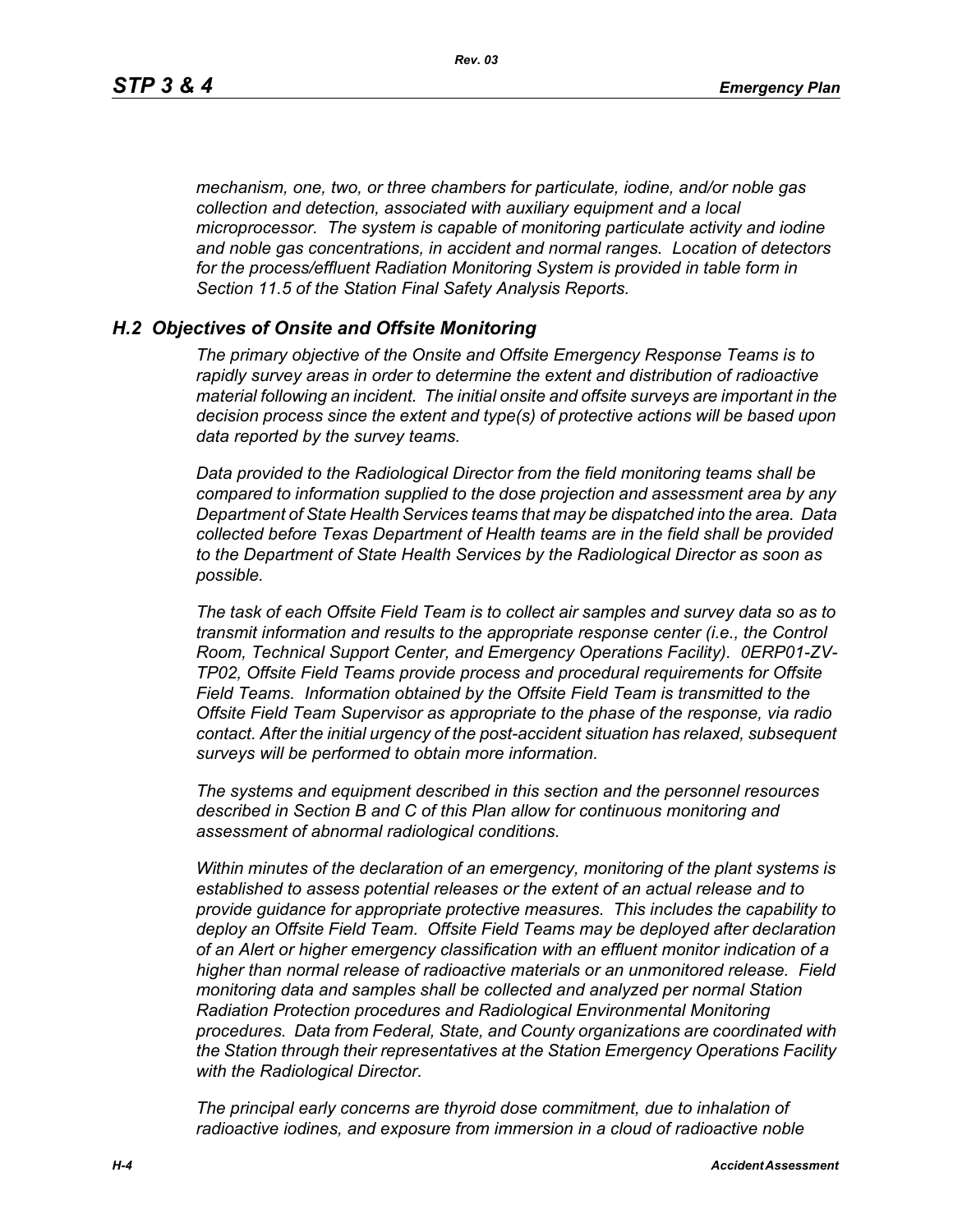*gases. Criteria for taking protective actions such as evacuation are expressed in terms of these two variables. Following this, efforts will normally be directed toward the evaluation of possible long-term exposures from ground deposition and various food chain pathways. Monitoring will continue throughout the duration of the emergency classification to allow for offsite protective action recommendation escalation, recovery or termination (with concurrence of County, State, and NRC organizations) as dictated by environmental sampling results.*

*Offsite Field Teams may be deployed to take dose rate readings and iodine concentrations in accordance with 0ERP01-ZV-TP02, Offsite Field Team. The Radiological Director will provide direct input to the Emergency Director concerning the need to make protective action recommendations to offsite agencies.* 

*Environmental radiological impact analysis is available using computerized dose assessment models or equivalent. This is more adequately detailed in Emergency Response Procedure 0ERP01-ZV-TP01, Offsite Dose Calculations.*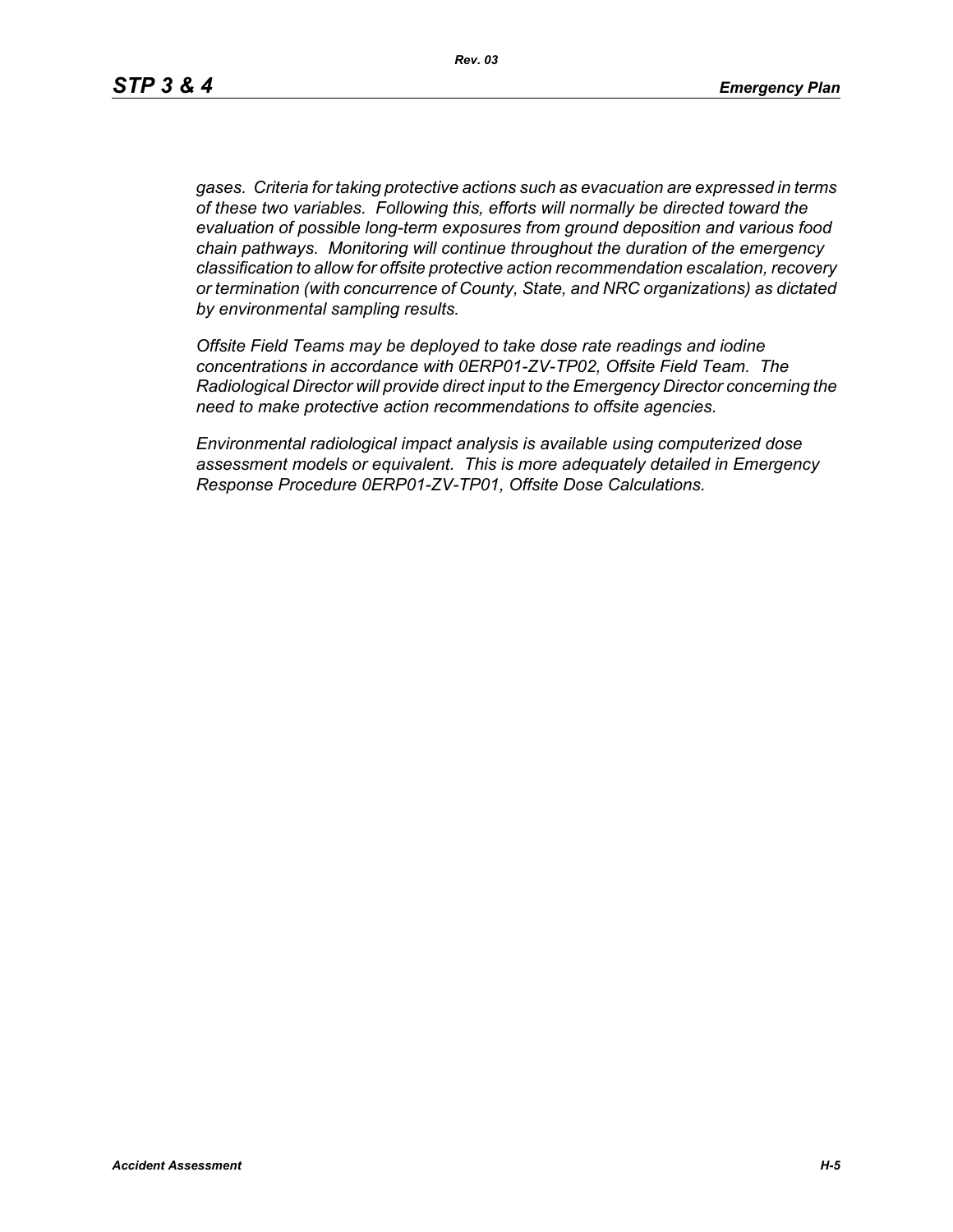# *Table H-1 Assessment Instrumentation Page 1 of 4*

*Typical Onsite Assessment Equipment and Facilities*

|    | <u>INSTRUMENT SYSTEM</u>         | <b>DESCRIPTION &amp; LOCATION</b>                                                                                                                                                        | <b>FUNCTIONAL APPLICABILITY</b>                                                                             |
|----|----------------------------------|------------------------------------------------------------------------------------------------------------------------------------------------------------------------------------------|-------------------------------------------------------------------------------------------------------------|
| 1. | <b>Meteorological Monitors</b>   |                                                                                                                                                                                          |                                                                                                             |
|    | <b>Meteorological Wind Speed</b> | Wind speed indicators located<br>on primary (60m) and backup<br>(10m) towers on northeastern<br>portion of the site                                                                      | Measures wind speed at 10m<br>and 60m above ground level                                                    |
|    | <b>Wind Direction</b>            | Wind direction indicators located<br>on primary (60m) and backup<br>(10m) towers on northeastern<br>portion of the site                                                                  | Measures wind direction at 10m<br>and 60m above ground level                                                |
|    | Temperature Differential         | Temperature sensors located on<br>primary (60m) tower and backup<br>(10m) towers on northeastern<br>portion of the site                                                                  | Measures temperature at 10m<br>and 60m above ground level for<br>computation of differential<br>temperature |
|    | Precipitation                    | Heated gage near ground level<br>at the primary tower                                                                                                                                    | Provides measurement of<br>precipitation levels                                                             |
|    | Dewpoint                         | Sensed via a dewpoint probe<br>dewpoint membrane (vapor<br>window), dewpoint cell and a<br>temperature probe sensor<br>located at 3 meters on the<br><b>Primary Meteorological Tower</b> | Provides atmospheric dewpoint<br>measurement for the site<br>environs                                       |
|    | Computer                         | Data acquisition computers at<br>primary and back up towers tied<br>to ICS/ERFDADS/PICS                                                                                                  | Provides data link for<br>meteorological information                                                        |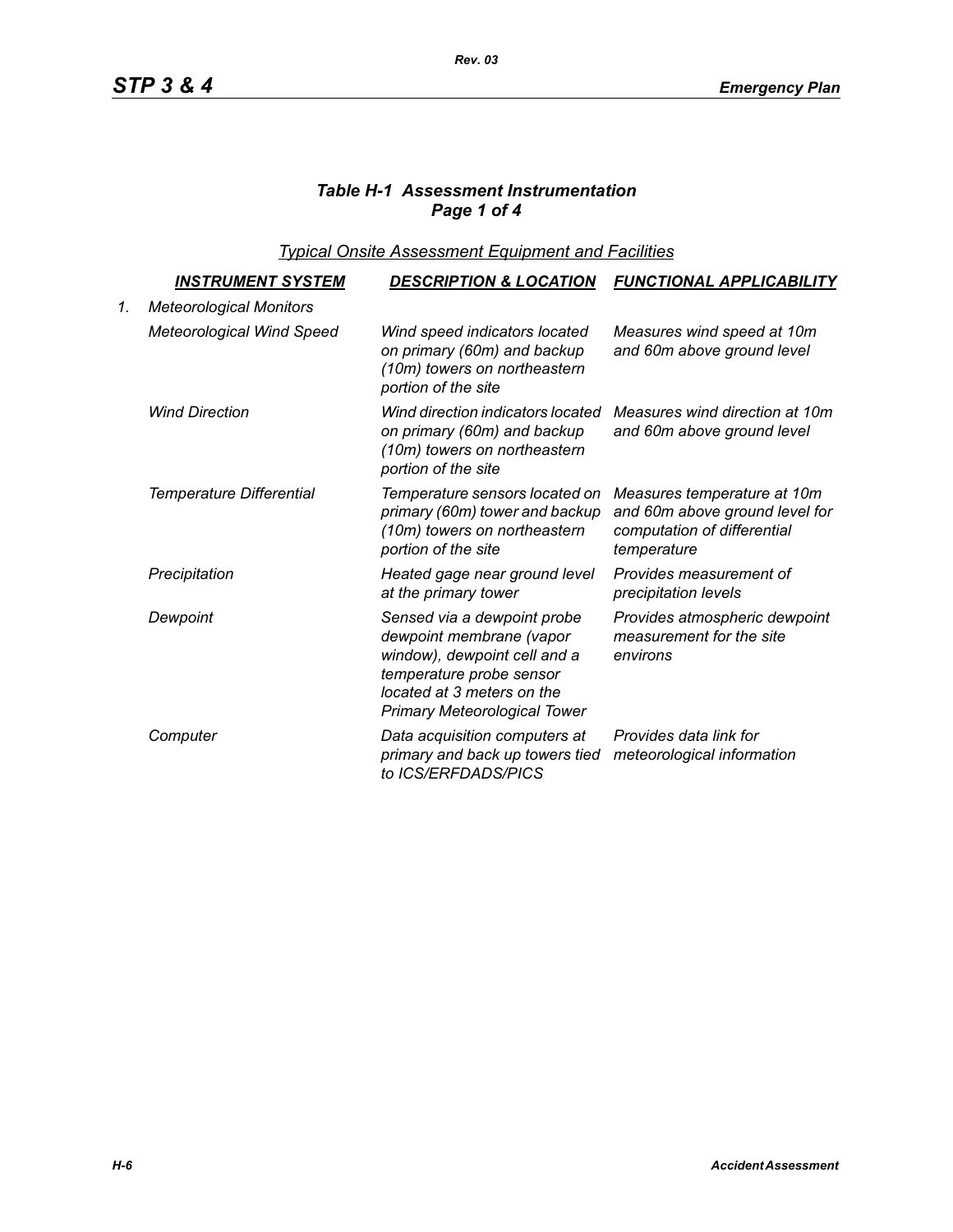# *Table H-1 Assessment Instrumentation Page 2 of 4*

*Typical Onsite Assessment Equipment and Facilities*

|                | INSTRUMENT SYSTEM                                      | <b>DESCRIPTION &amp; LOCATION</b>                                                                                                                    | <b>FUNCTIONAL APPLICABILITY</b>                                                |  |  |
|----------------|--------------------------------------------------------|------------------------------------------------------------------------------------------------------------------------------------------------------|--------------------------------------------------------------------------------|--|--|
| 2 <sub>1</sub> | Seismic Monitor                                        | A triaxial accelerometer unit with<br>programmable alarm, trigger,<br>memory, recording and data<br>retrieval capabilities and<br>computer interface | Record ground and peak<br>orthogonal accelerations with<br>respect to time     |  |  |
| 3.             | <b>Radiation Monitoring System</b>                     |                                                                                                                                                      |                                                                                |  |  |
|                | A. Area Radiation Monitoring System                    |                                                                                                                                                      |                                                                                |  |  |
|                | <b>B. Process/Effluent Radiation Monitoring System</b> |                                                                                                                                                      |                                                                                |  |  |
| 4.             | <b>Fire Protection System</b>                          |                                                                                                                                                      |                                                                                |  |  |
|                | A. Spot Thermal Detector                               |                                                                                                                                                      | Detect fixed temperature or rate<br>of temperature rise; activates an<br>alarm |  |  |
|                | <b>B.Ionization Detector</b>                           |                                                                                                                                                      | Detect nonvisible smoke and<br>combustible gases; activates                    |  |  |
|                | C. Ultraviolet Flame Detector                          |                                                                                                                                                      | Detect flame or spark; activates<br>an alarm                                   |  |  |
|                | D. Photoelectric Detector                              |                                                                                                                                                      | Detect visible smoke; activates<br>an alarm                                    |  |  |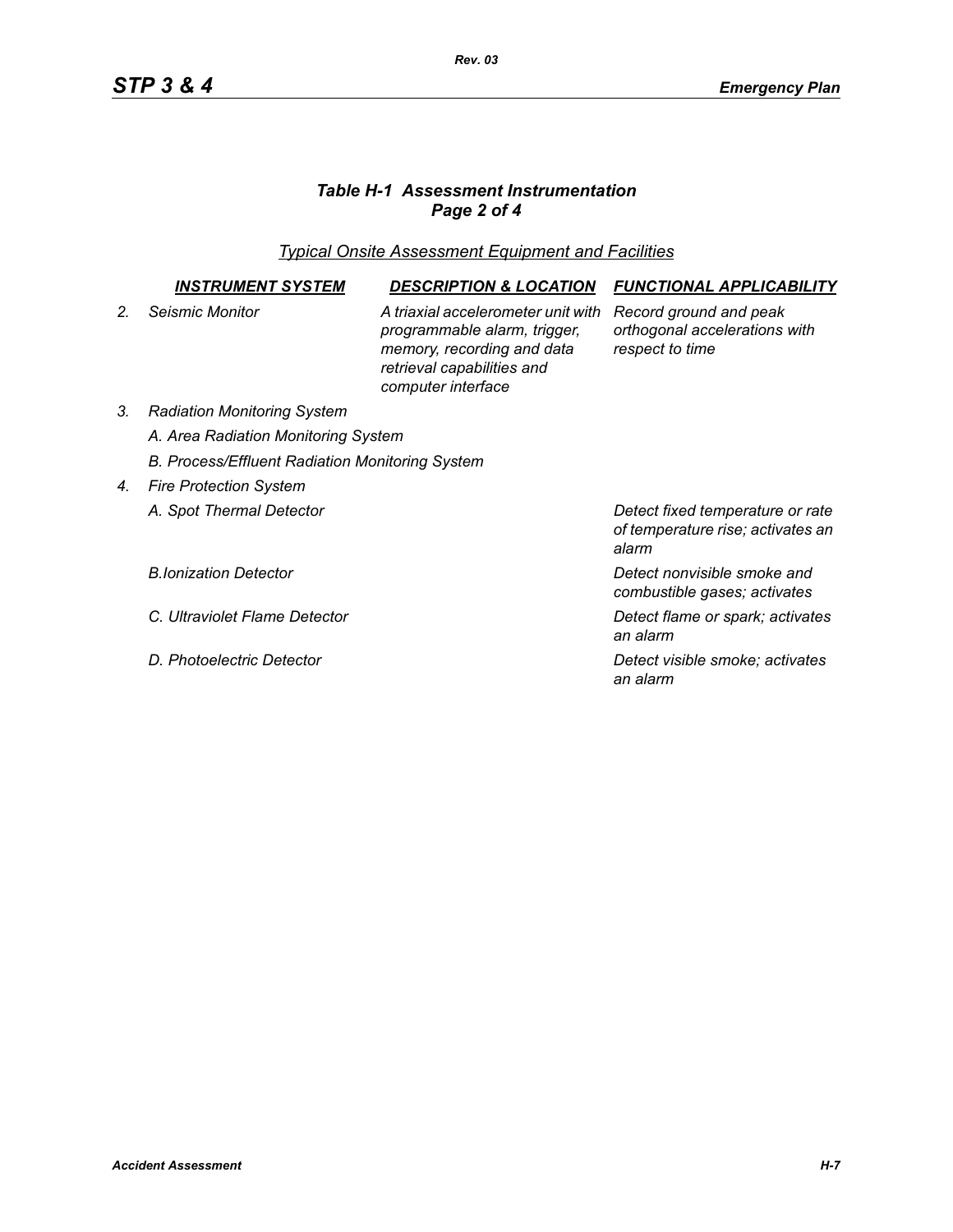## *Table H-1 Assessment Instrumentation Page 3 of 4*

*Rev. 03*

## *Typical Onsite Assessment Equipment and Facilities*

| <b>INSTRUMENT SYSTEM</b>                                                             | <b>DESCRIPTION &amp; LOCATION</b>                                       | <b>FUNCTIONAL APPLICABILITY</b>                                                                                                                                                            |
|--------------------------------------------------------------------------------------|-------------------------------------------------------------------------|--------------------------------------------------------------------------------------------------------------------------------------------------------------------------------------------|
| E. Line Type Thermal Detector                                                        |                                                                         | Sufficient heat from source<br>activates an alarm                                                                                                                                          |
| F. Fire Protection System<br>Display Unit 1 and 2 Main<br>Control Room               |                                                                         | A Cathode Ray Tube linked to<br>the unit computers provides for<br>appraisal of Fire Protection<br>System incoming alarms and<br>system actuation's in each<br>Control Room                |
| <b>G. Fire Protection System</b><br>Display Unit 3 and 4 Main<br><b>Control Room</b> |                                                                         | A video display Unit linked to the<br>unit computer system provides<br>for appraisal of Fire Protection<br>System incoming alarms and<br>system actuation's in each<br><b>Control Room</b> |
| Facilities                                                                           |                                                                         |                                                                                                                                                                                            |
| A. Radiological Laboratory<br><b>Equipment and Detectors</b>                         | Chemical analysis count room of Equipped for radiological/<br>each unit | chemical analysis                                                                                                                                                                          |
| <b>B. Environmental Surveillance</b><br>Program                                      | Thermoluminescent dosimeter<br>monitoring stations                      | Measures radiation dose                                                                                                                                                                    |
|                                                                                      | Fixed air sampling stations<br>outside security fence                   | Sample particulate and<br>radioidines                                                                                                                                                      |

*5. Facilities*